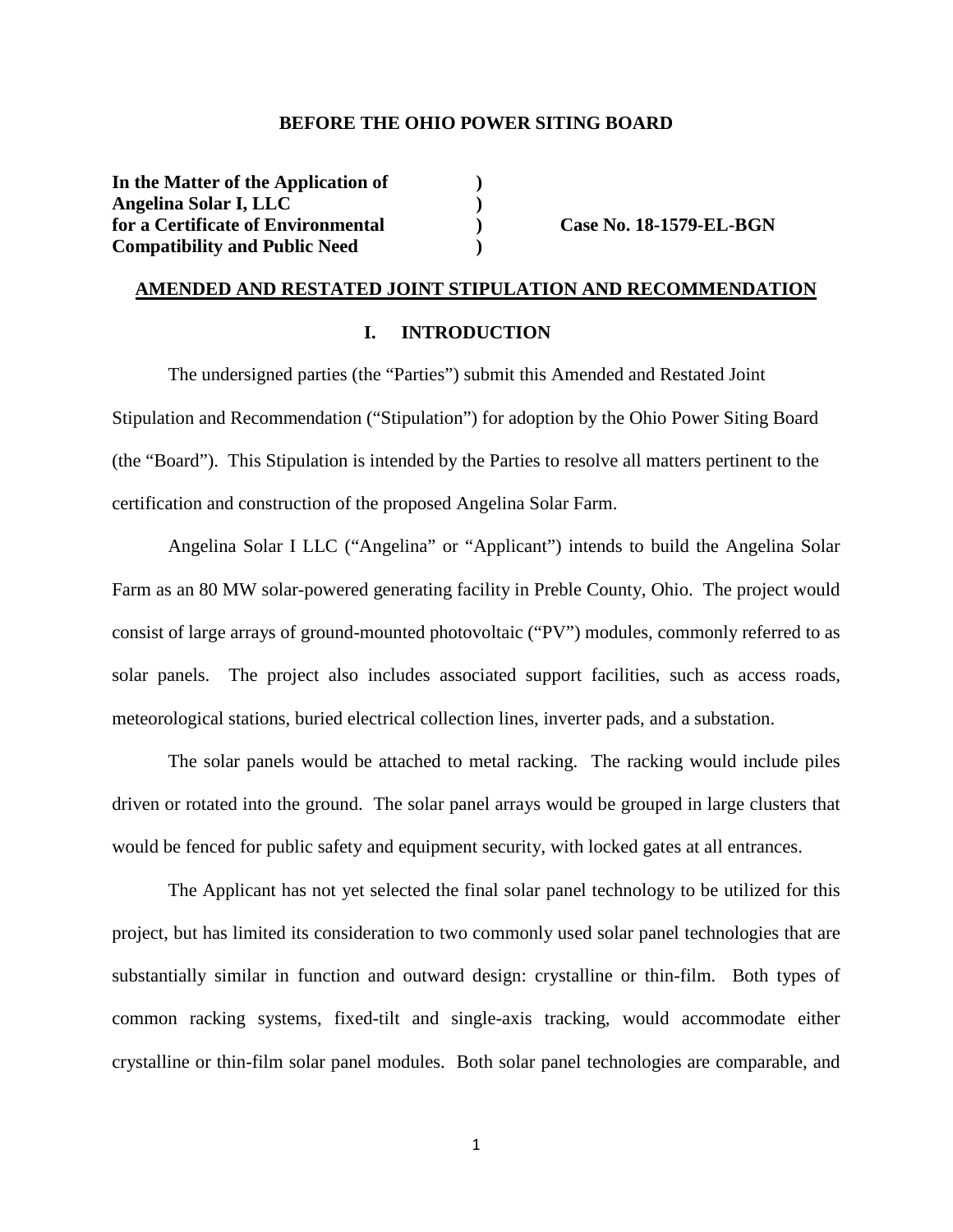the Applicant plans to submit the final project designs to the Board's Staff for review prior to construction.

The Applicant has not selected the specific module vendor, but intends to use a manufacturer that has the capability and experience to provide approximately 213,333-320,000 modules for this project.

The Applicant would create a collector system made up of a network of electric and communication lines that would transmit the electric power from the solar arrays to a common location, at which point the power would be delivered to the existing high-voltage transmission system.

The electricity from the solar panels is generated in direct current ("DC"). DC power from the solar panels would be delivered through electric lines, which would travel through cable trays on the racking and then to combiner boxes. Power from the combiner boxes would be transmitted to groups of components, collectively called an inverter, which would include an inverter that converts DC to alternating current ("AC"), a step-up transformer that increases the voltage to 34.5 kiloVolts ("kV"), and a cabinet containing power control electronics.

Each inverter would deliver AC power to a common substation through a system of buried electric lines and associated communication lines. The Applicant intends for each portion of the AC collector system to originate in one of the solar fields and terminate at the substation. The Applicant has committed that those portions of the AC collector system outside the fenced solar fields and fenced substation would be buried at least thirty-six inches below grade. The Applicant will use warning tape to mark the lines and register the underground facilities with the Ohio Utilities Protection Service.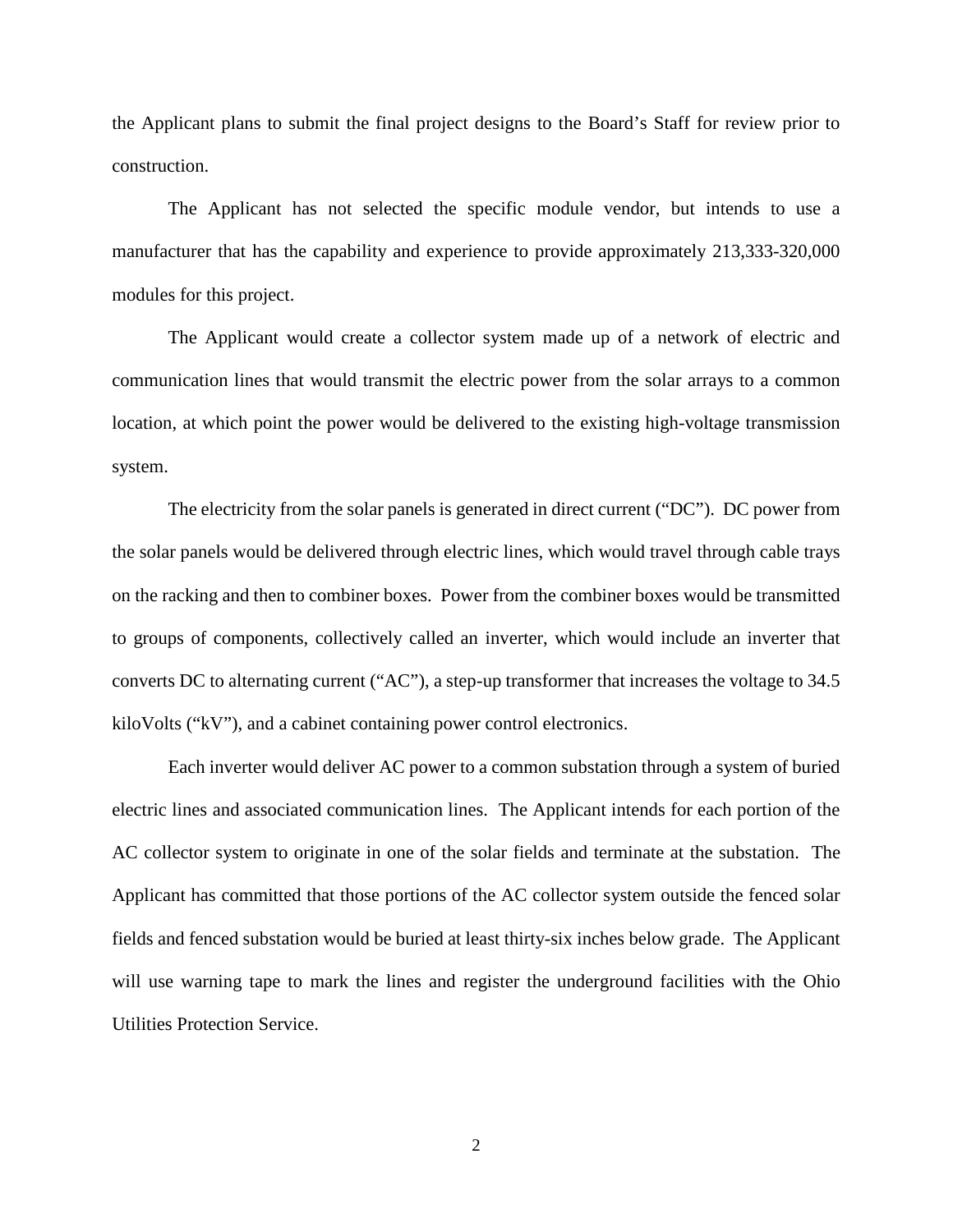The substation for the project would be located on a parcel of land east of the existing American Electric Power College Corner substation, which is located just across the state border in Indiana (the "AEP Substation"). The major components of the Applicant's substation would be collection line feeders and breakers, a 34.5 kV bus, a main power transformer that steps up the voltage to 138 kV, a high-voltage breaker, metering/relaying transformers, disconnect switches, equipment enclosure containing power control electronics, and a lightning mast.

A short 138 kV transmission line would connect the project substation to the east or north side of the existing AEP Substation. The transmission line would be approximately 700 feet in length. A dead-end structure would be used where the circuit changes from a buried cable to an above ground line prior to entering the AEP Substation. The portion of the transmission line located in Ohio will be the subject of a separate filing to be submitted to the Board.<sup>1</sup>

The Applicant proposes to use up to 6.2 miles of access roads for construction, operation and maintenance of the solar farm. The access roads would consist of aggregate material and/or grass. The access roads would be up to 25 feet wide during construction and then reduced to 16 feet wide during operation.

The project would include up to six solar meteorological stations that would be up to 15 feet tall, and fenced/gated. The meteorological stations would include pyranometers, which measure the solar resource.

### **II. HISTORY OF THE APPLICATION**

The Applicant filed a Pre-Application Notification Letter regarding the proposed solar electric generation project on October 22, 2018, and a Corrected Pre-Application Notification

<sup>&</sup>lt;sup>1</sup> Applicant has received the appropriate authorizations from the Indiana Utility Regulatory Commission to construct and operate the portion of the transmission line, as well as the dead-end structure, in Indiana. *In the Matter of the Verified Petition of Angelina Solar I, LLC,* Cause No. 45292 (March 4, 2020).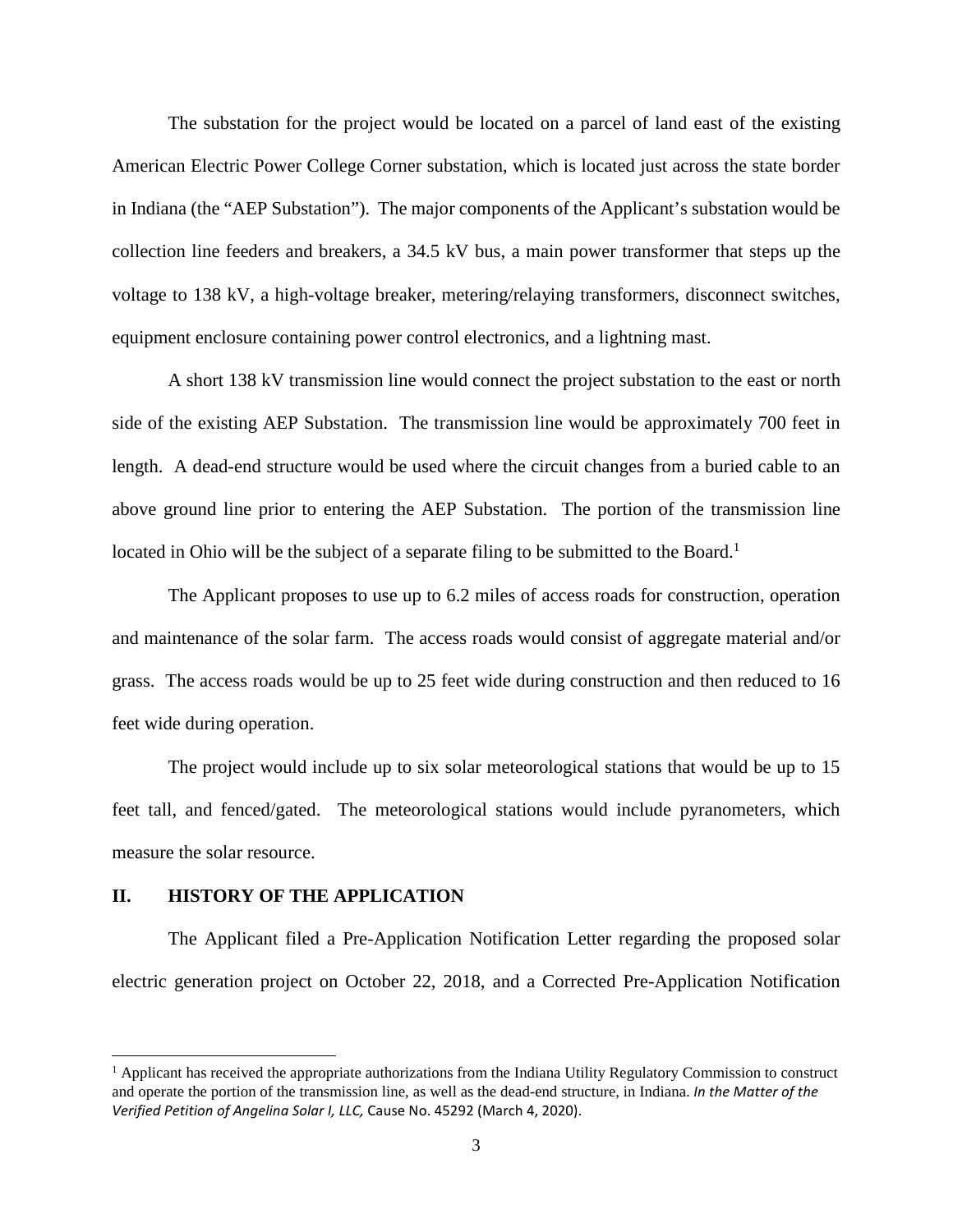Letter on October 29, 2018 to update the date of the public informational meeting. A public informational meeting regarding the proposed solar electric generating project was held in Eaton, Ohio on November 15, 2018.

On December 3, 2018, the Applicant filed its Application and motions for waivers from the requirements to submit the manufacturers' safety manuals or similar documents with the application, to submit a description of its plan for test borings with the application, to request to reduce the size of the study area regarding the impact on landmarks, and to delay submission of the System Impact Study. Applicant also filed a motion for protective order to keep portions of the Application confidential, including cost information and other sensitive financial data.

On January 17, 2019, the Administrative Law Judge ("ALJ") granted the motion for waivers and motion for protective order.

On February 1, 2019, a letter of compliance regarding the Application was sent to the Applicant.

On February 7, 2019, the Applicant filed its Certificate of Service indicating that a copy of the complete and accepted Application was served upon the appropriate governmental officials and local libraries.

On February 14, 2019, the ALJ issued an Entry scheduling hearings in the matter, directing the Ohio Power Siting Board Staff ("Staff") to file its Staff Report of Investigation, and for parties to file their issues list and testimony.

On March 11, 2019, the Preble County Commissioners filed a notice of intervention. The notice of intervention was accepted April 18, 2019.

On March 13, 2019, the Preble County Engineer, the Preble County Soil & Water Conservation District, the Board of Trustees of Israel Township, the Board of Trustees of Dixon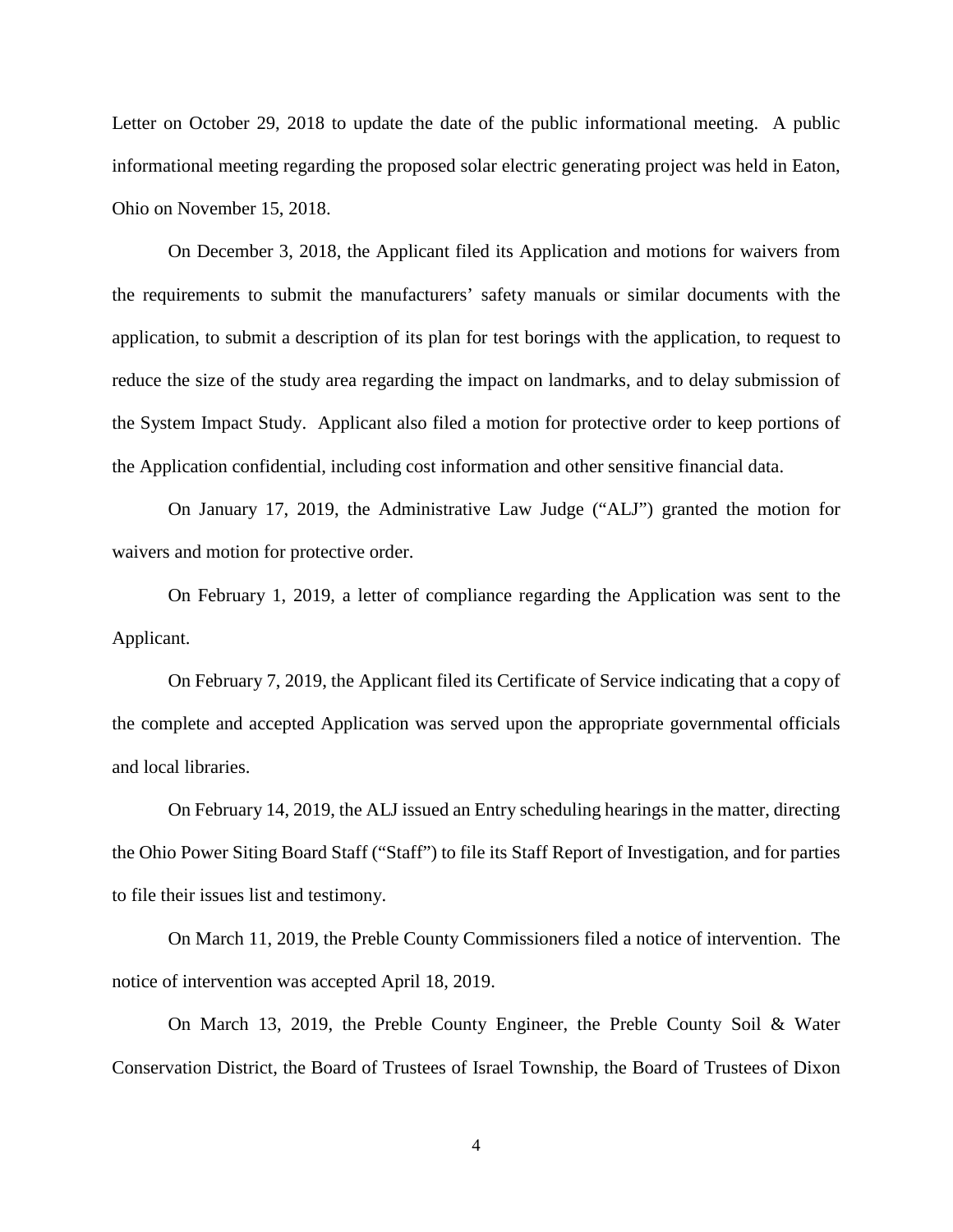Township, and the Preble County Planning Commission all filed motions to intervene. These motions were granted April 18, 2019.

On March 21, 2019, the Eaton Community School District filed a motion to intervene. This motion was granted April 18, 2019.

On March 26, 2019, the Ohio Farm Bureau Federation filed a motion to intervene. The Ohio Farm Bureau Federation's motion was granted April 18, 2019.

On March 29, 2019, the Concerned Citizens of Preble County, LLC, Robert Black, Marja Brandly, Campbell Brandly Farms, LLC, Michael Irwin, Kevin and Tina Jackson, Vonderhaar Family ARC, LLC, and Vonderhaar Farms Inc. (the "Citizens") filed a motion to intervene. The Citizens' motion was granted April 18, 2019.

A local public hearing was held on April 30, 2019 at 6:00 pm at the Eaton Fire Division Station #2, 391 West Lexington Road, Eaton, Ohio 45320.

The adjudicatory hearing was called and continued on May 14, 2019 at the offices of the PUCO.

A Joint Stipulation and Recommendation was filed on June 14, 2019 in this proceeding by Angelina Solar I, LLC, the Ohio Farm Bureau Federation, the Preble County Commissioners, the Preble County Engineer, the Preble Soil & Water Conservation District, the Board of Trustees of Israel Township, the Board of Trustees of Dixon Township, the Preble County Planning Commission, and the Staff of the Ohio Power Siting Board.

The adjudicatory hearing recommenced on July 31, 2019 at the offices of the PUCO.

This Stipulation results from discussions among the Parties who acknowledge that this agreement is amply supported by the record and thus is entitled to careful consideration by the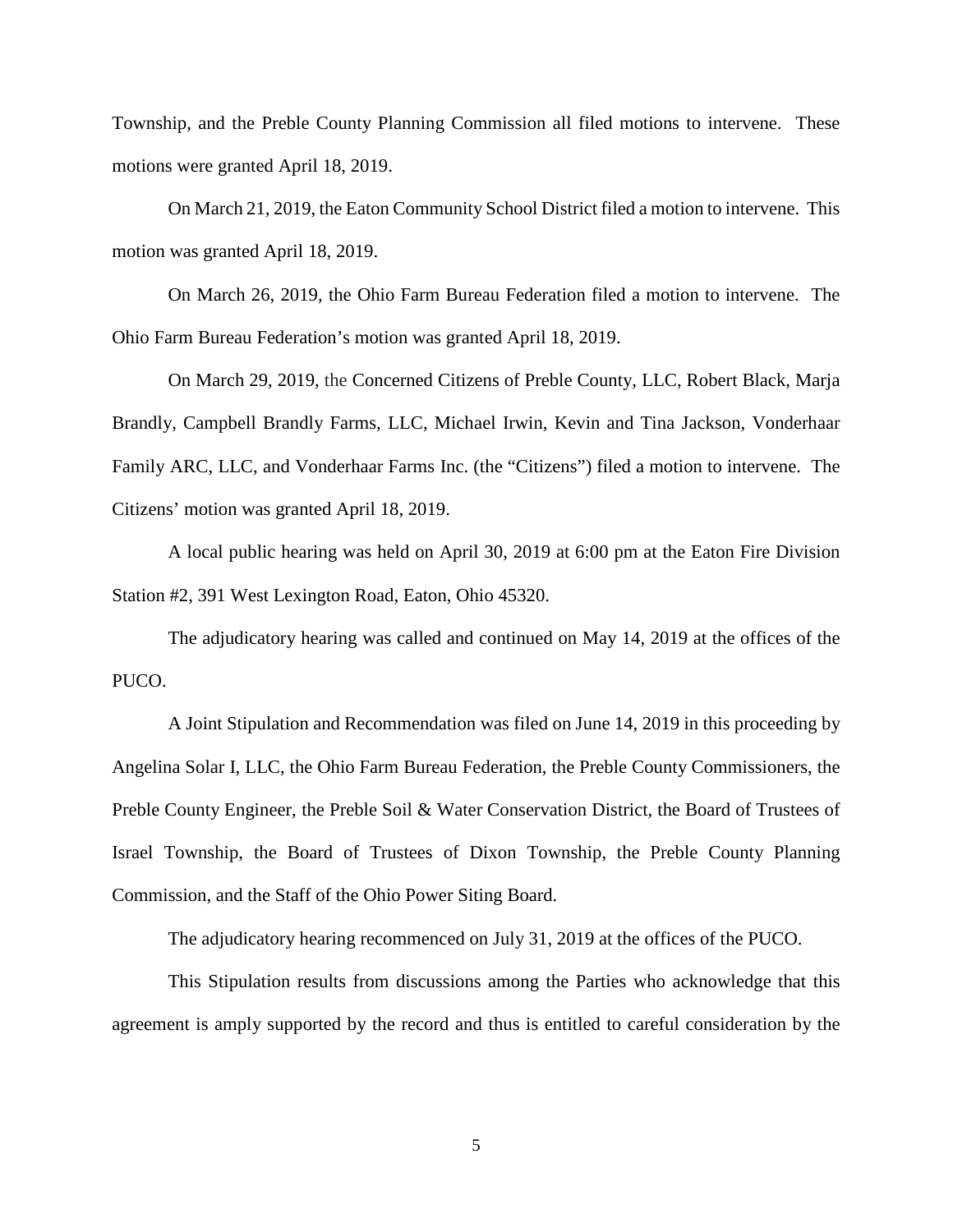Board. Accordingly, the Parties recommend that the Board issue a Certificate of Environmental

Compatibility and Public Need for the proposed Angelina Solar Farm.

# **III. STIPULATION AND RECOMMENDATION**

# **A. Recommended Conditions**

- (1) The Applicant shall install the facility, utilize equipment and construction practices, and implement mitigation measures as described in the application and as modified and/or clarified in supplemental filings, replies to data requests, and recommendations in the *Staff Report of Investigation* (as modified by the Joint Amended and Restated Stipulation).
- (2) The Applicant shall conduct a preconstruction conference prior to the start of any construction activities. Staff, the Applicant, and representatives of the primary contractor and all subcontractors for the project shall attend the preconstruction conference. The conference shall include a presentation of the measures to be taken by the Applicant and contractors to ensure compliance with all conditions of the certificate, and discussion of the procedures for on-site investigations by Staff during construction. Prior to the conference, the Applicant shall provide a proposed conference agenda for Staff review. The Applicant may conduct separate preconstruction conferences for each stage of construction.
- (3) The Applicant shall submit one set of detailed engineering drawings of the final project design to Staff at least 30 days before the preconstruction conference. This final design shall include all conditions of the certificate and references at the locations where the Applicant and/or its contractors must adhere to a specific condition in order to comply with the certificate. The final project layout shall be provided in hard copy and as geographically-referenced electronic data. The final project layout shall reflect any road adjacent setbacks as measured from the edge of the right-of-way rather than the edge of the roadway. The final project layout shall reflect at least the following minimum setbacks: (1) 25 feet between the facility fence and any property line of a non-participating parcel or any edge of right-of-way of a public road; (2) 150 feet between the facility fence and any residence on a non-participating parcel; and (3) 500 feet between any central inverter and any residence on a non-participating parcel. The Applicant shall promptly retrofit any inverter as necessary to effectively mitigate any off-site noise issue identified during operation of the facility.
- (4) If any changes to the project layout are made after the submission of final engineering drawings, the Applicant shall provide all such changes to Staff in hard copy and as geographically-referenced electronic data. All changes are subject to Staff review to ensure compliance with all conditions of the certificate, prior to construction in those areas.
- (5) Within 60 days after the commencement of commercial operation, the Applicant shall submit to Staff a copy of the as-built specifications for the entire facility. If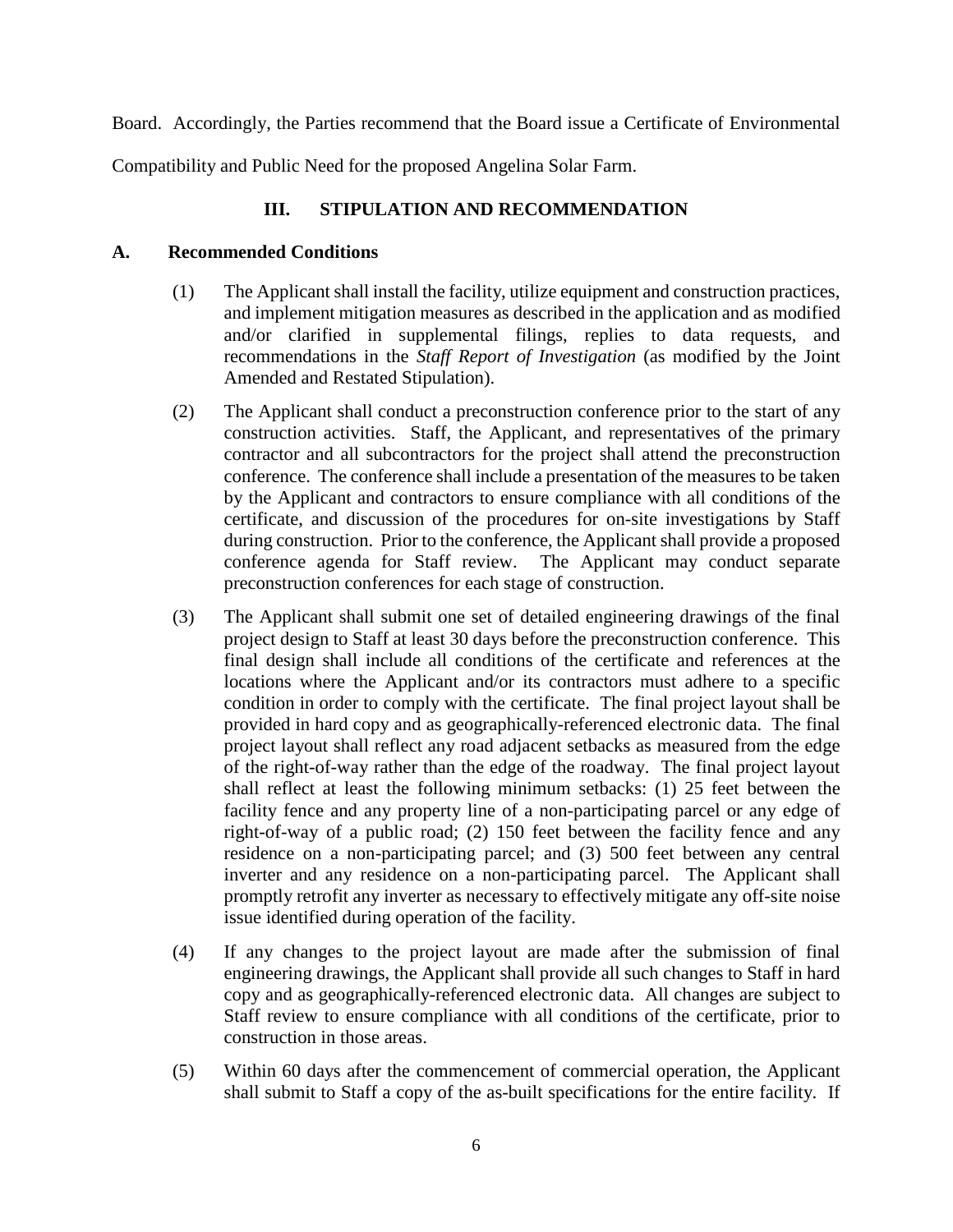the Applicant demonstrates that good cause prevents it from submitting a copy of the as-built specifications for the entire facility within 60 days after commencement of commercial operation, it may request an extension of time for the filing of such as-built specifications. The Applicant shall use reasonable efforts to provide asbuilt drawings in both hard copy and as geographically referenced electronic data.

- (6) The certificate shall become invalid if the Applicant has not commenced a continuous course of construction of the proposed facility within five years of the date of journalization of the certificate, unless the Board grants a waiver or extension of time.
- (7) As the information becomes known, the Applicant shall file in this proceeding the date on which construction will begin, the date on which construction was completed, and the date on which the facility begins commercial operation. Such filings shall be served on all intervening parties to the certification process.
- (8) Prior to the commencement of construction activities in areas that require permits or authorizations by federal or state laws and regulations, the Applicant shall obtain and comply with such permits or authorizations. The Applicant shall provide copies of permits and authorizations, including all supporting documentation, to Staff no less than seven days prior to the applicable construction activities. The Applicant shall provide a schedule of construction activities and acquisition of corresponding permits for each activity at the preconstruction conference.
- (9) If the resulting survey work from the Historic Resource Survey Research Design for the project dated January 14, 2020 and the Phase 1 Archeological Survey Research Design for the project dated January 16, 2020, each as approved by the Ohio Historic Preservation Office (OHPO) by letter dated February 19, 2020, discloses a find of cultural, archaeological, or architectural significance, or a site that could be eligible for inclusion on the National Register of Historic Places, then the Applicant shall submit a modification, or mitigation plan detailing how such site(s) will be avoided or impacts minimized. Any such mitigation effort, if needed, shall be developed in coordination with the OHPO and submitted to Staff for review and acceptance.
- (10) General construction activities shall be limited to the hours of 7:00 a.m. to 7:00 p.m., or until dusk when sunset occurs after 7:00 p.m. Impact pile driving shall be limited to the hours between 9:00 a.m. and 7:00 p.m. Monday through Friday; hoe ram and blasting operations, if required, shall be limited to the hours between 10:00 a.m. and 4:00 p.m., Monday through Friday. Construction activities that do not involve noise increases above ambient levels at sensitive receptors are permitted outside of daylight hours when necessary. The Applicant shall notify property owners or affected tenants within the meaning of Ohio Adm. Code 4906- 3-03(B)(2) of upcoming construction activities including potential for nighttime construction.
- (11) Prior to commencement of any construction, the Applicant shall prepare a landscape and lighting plan in consultation with a landscape architect licensed by the Ohio Landscape Architects Board that addresses the aesthetic and lighting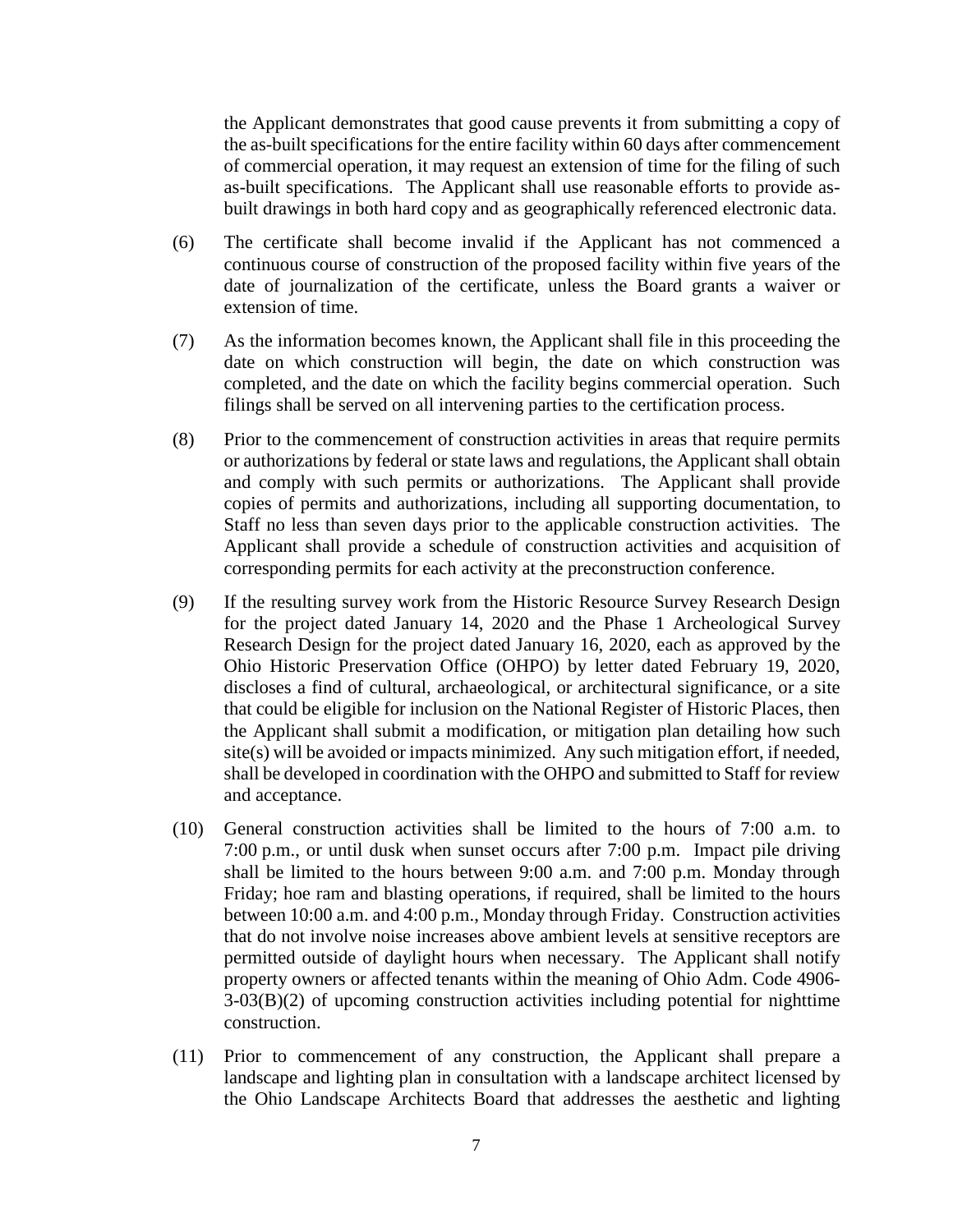impacts of the facility with an emphasis on any locations where an adjacent nonparticipating parcel contains a residence with a direct line of sight to the project area and also include a plan describing the methods to be used for fence repair. The plan shall include measures such as fencing, vegetative screening or good neighbor agreements. Unless alternative mitigation is agreed upon with the owner of any such adjacent, non-participating parcel containing a residence with a direct line of sight to the fence of the facility, the plan shall provide for the planting of vegetative screening designed by the landscape architect to enhance the view from the residence and be in harmony with the existing vegetation and viewshed in the area. The Applicant shall maintain vegetative screening for the life of the facility and the Applicant shall replace any failed plantings so that, after five years, at least 90 percent of the vegetation has survived. The Applicant shall maintain all fencing along the perimeter of the project in good repair for the term of the project and shall promptly repair any damage as needed. Lights shall be motion-activated and designed to narrowly focus light inward toward the facility, such as being downward-facing and/or fitted with side shields. The Applicant shall provide the plan to Staff for review and confirmation that it complies with this condition.

- (12) At least 30 days before the preconstruction conference, the Applicant shall provide Staff with a copy of its public information program, for confirmation that it complies with this condition, that informs affected property owners and tenants of the nature of the project, and that provides specific contact information of Applicant personnel who are familiar with the project, the proposed timeframe for project construction, and a schedule for restoration activities.
- (13) At least 30 days before the preconstruction conference, the Applicant shall provide Staff with a copy of a complaint resolution process, for confirmation that it complies with this condition, to address potential public complaints resulting from facility construction and operation. The resolution process must describe how the public can contact the facility and how the facility would contact anyone issuing a complaint, and require the Applicant to acknowledge receipt of a complaint within 48-hours and to promptly respond to such complaint
- (14) At least seven days prior to the start of facility operation, the Applicant shall notify via mail affected property owners and tenants who were provided notice of the public informational meeting, as well as anyone who has requested updates regarding the project, and all intervening parties to the certification process. This notice will provide information about the start of operation and describe how the public can contact the facility.
- (15) During the construction and operation of the facility, the Applicant shall submit to Staff a complaint summary report by the fifteenth day of April, July, October, and January of each year for the first five years of operation. The report should include a list of all complaints received through the Applicant's complaint resolution process, a description of the actions taken toward a resolution of each complaint, and a status update if the complaint has yet to be resolved.
- (16) The Applicant shall avoid, where possible, or minimize to the extent practicable, any damage to functioning surface and subsurface field tile drainage systems and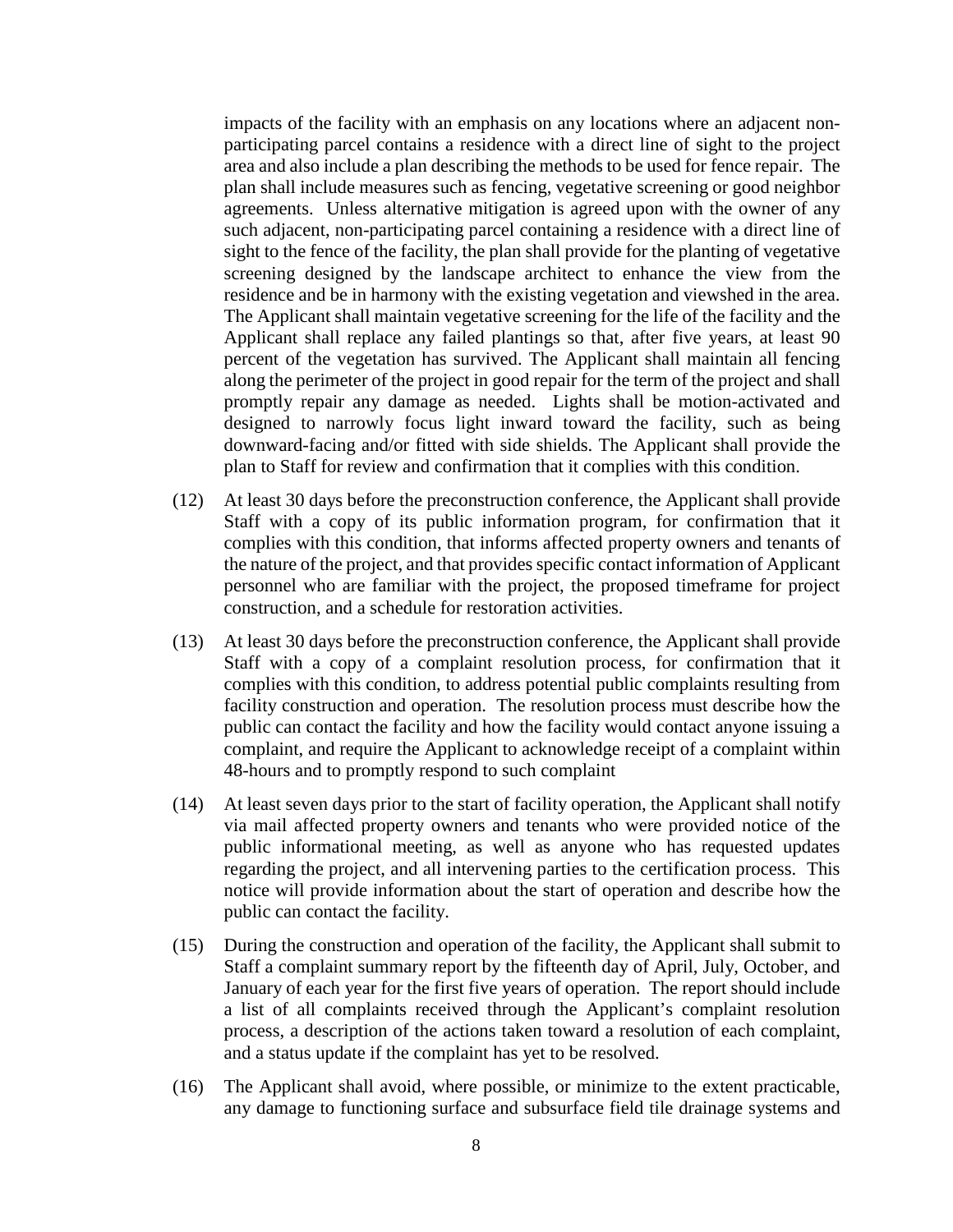soils resulting from the construction, operation, and/or maintenance of the facility in agricultural areas, whether such drainage systems are publicly or privately maintained. Benchmark conditions of surface and subsurface drainage systems shall be documented prior to construction, including the location of mains and grassed waterways and efforts to contact the owners of all parcels adjacent to the project area to request drainage system information on those parcels. Such documentation shall be provided to the County Engineer. Any tile installation or repairs shall be performed in accordance with applicable provisions of Standard Practice for Subsurface Installation of Corrugated Polyethylene Pipe for Agricultural Drainage or Water Table Control, ASTM F499-02 (2008), to the extent practicable. If uncertainty arises concerning the proper procedures for tile repair, Applicant may consult with the local Soil & Water Conservation District or a USDA Natural Resources Conservation Service representative for privately maintained tile, and shall consult with the County Engineer for tile located in a county maintenance/repair ditch, as delineated in Document A, attached hereto. Damaged field tile systems shall be promptly repaired no later than 30 days after such damage is discovered, and be returned to at least original conditions or their modern equivalent at the Applicant's expense. When repairing tiles in a county maintenance/repair ditch, the Applicant shall give reasonable notice of such repairs to the County Engineer and Staff. The County Engineer or his/her representative shall have the right to visually inspect and approve the repair work performed prior to backfill. If the County Engineer does not approve the repair work in a timely manner, Staff shall have the right to visually inspect and approve the repair work performed prior to backfill. If the opinion of the County Engineer and the opinion of Staff on approval of the repair work differ, Staff shall have the final authority to approve the repair work. As stated in the Application, the Applicant will develop a Stormwater Pollution Prevention Plan that will require the utilization of silt fences during construction and the prompt removal of construction silt from drainage ditches when necessary for continued efficient drainage. The Applicant shall provide the Soil & Water Conservation District and the County Engineer with a single point of contact with the Applicant after construction is completed to address any resource concerns.

- (17) Within 30 days after issuance or receipt, the Applicant shall provide Staff a copy of any arrangement or resulting resolution adopted by Preble County relating to the Payment in Lieu of Taxes (PILOT) program.
- (18) Prior to the preconstruction conference, the Applicant shall submit a vegetation management plan to Staff for review and confirmation that it complies with this condition. The plan would identify all areas of proposed vegetation clearing for the project, specifying the extent of the clearing, and describing how such clearing work would be done as to minimize removal of woody vegetation. The plan shall describe how trees and shrubs along access routes, at construction staging areas, during maintenance operations, and in proximity to any other project facilities would be protected from damage. The plan shall also describe the implementation and maintenance of vegetative ground cover for the solar fields and any vegetative screening, including any pollinator-friendly plantings and describe any planned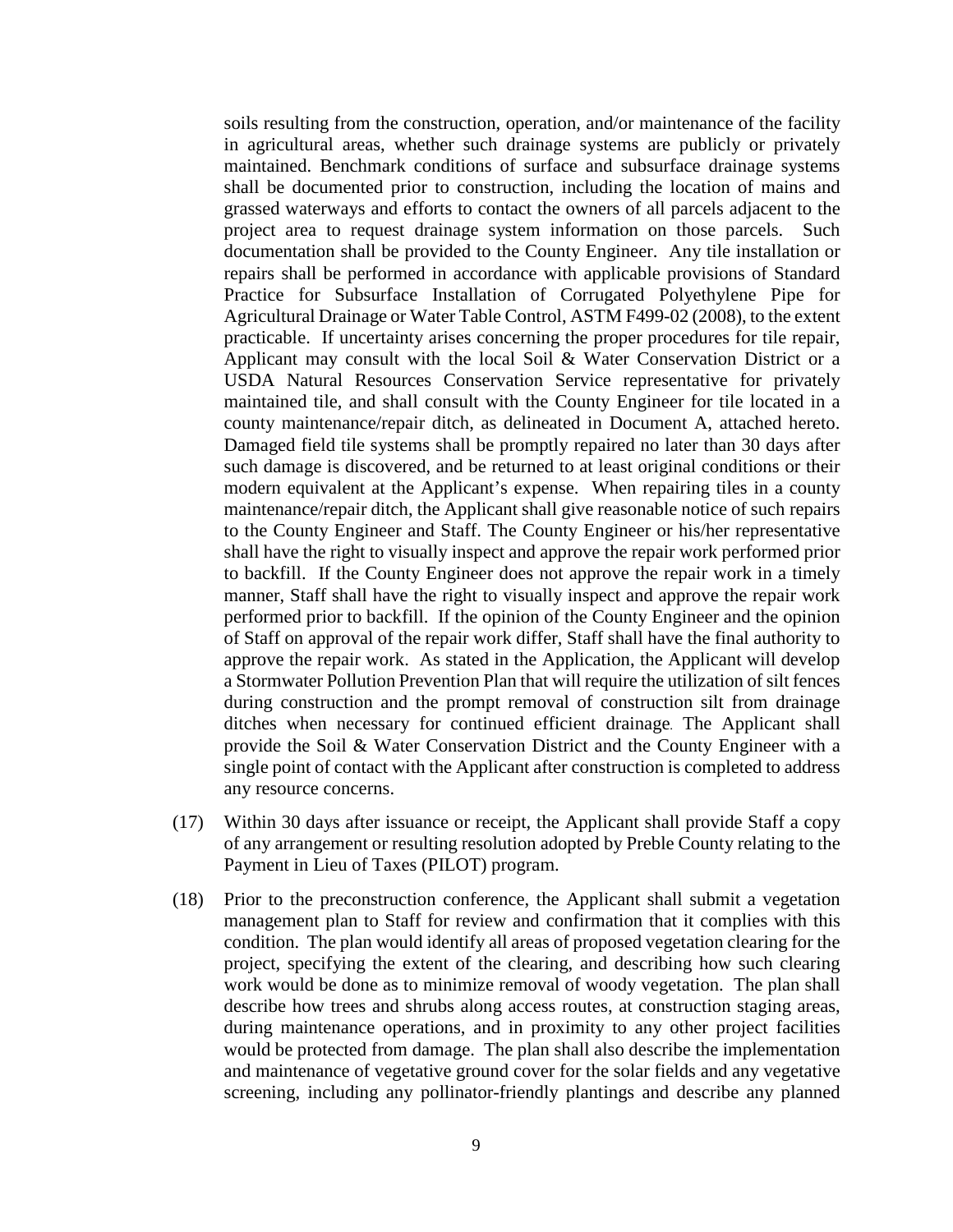herbicide use. The plan shall also describe the steps to be taken to prevent establishment and/or further propagation of noxious weed identified in OAC 901:5- 37 during implementation of pollinator-friendly plantings. The Applicant shall consult with the Ohio Seed Improvement Association prior to purchase of seed stock regarding the names of reputable vendors of seed stock and shall purchase seed stock used on this project from such recommended sources to the extent practicable and to the extent seed stock is available from such vendor(s).

- (19) The Applicant shall adhere to seasonal cutting dates of October 1 through March 31 for the removal of trees three inches or greater in diameter to avoid impacts to Indiana bats and northern long-eared bats, unless coordination with the Ohio Department of Natural Resources (ODNR) and the U.S. Fish and Wildlife Service (USFWS) allows a different course of action.
- (20) The Applicant shall have an environmental specialist on site during construction activities that may affect sensitive areas as shown on the Applicant's final approved construction plan as approved by Staff. Sensitive areas include, but are not limited to, areas of vegetation clearing, designated wetlands and streams, and locations of threatened or endangered species or their identified habitat. The environmental specialist shall be familiar with water quality protection issues and potential threatened or endangered species of plants and animals that may be encountered during project construction. The environmental specialist selected by the Applicant shall be authorized to report any issues simultaneously to Staff and the Applicant.
- (21) The Applicant shall contact Staff, the ODNR, and the USFWS within 24 hours if state or federal listed species are encountered during construction activities. Construction activities that could adversely impact the identified plants or animals shall be immediately halted until an appropriate course of action has been agreed upon by the Applicant, Staff and the appropriate agencies.
- (22) The Applicant shall file on the record in this case a construction access plan for review prior to the preconstruction conference. The plan would consider the location of streams, wetlands, wooded areas, and sensitive wildlife and plant species, and explain how impacts to all sensitive resources will be avoided or minimized during construction, operation, and maintenance. The plan would include the measures to be used for restoring the area around all temporary access points, and a description of any long-term stabilization required along permanent access routes.
- (23) Prior to the use of horizontal directional drilling, the Applicant shall file on the record in this case a frac-out contingency plan detailing monitoring, environmental specialist presence, containment measures, cleanup, and restoration.
- (24) The Applicant shall minimize, to the extent practicable, the clearing of wooded areas, including scrub/shrub areas that would lead to fragmentation and isolation of woodlots or reduce connecting corridors between one woodlot and another.
- (25) Prior to commencement of construction activities that require transportation permits, the Applicant shall obtain all such permits. The Applicant shall coordinate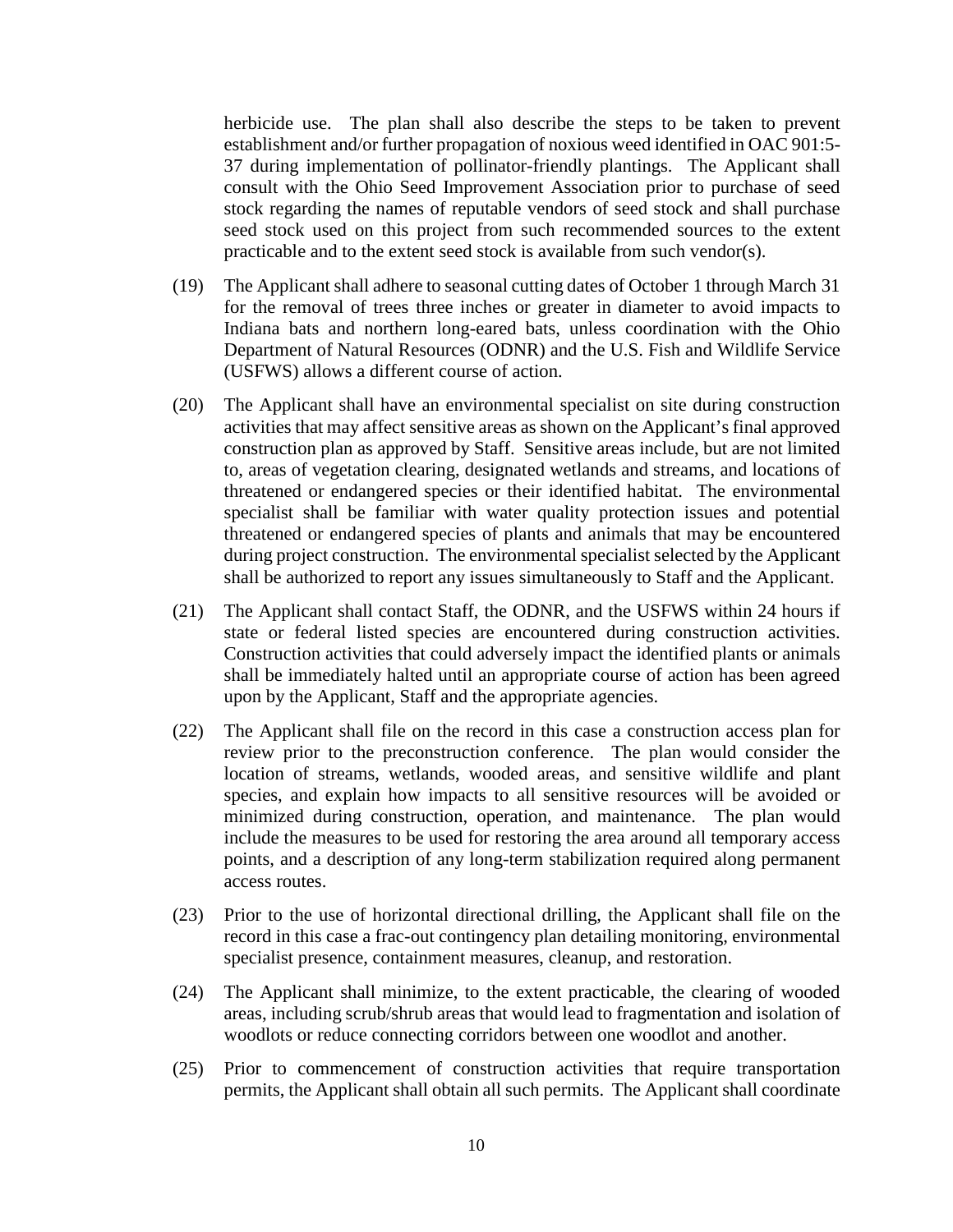with the appropriate authority regarding any temporary road closures, lane closures, road access restrictions, and traffic control necessary for construction and operation of the proposed facility. Coordination shall include, but not be limited to, the county engineer, the Ohio Department of Transportation, local law enforcement, and health and safety officials. The Applicant shall detail this coordination as part of a final traffic plan submitted to Staff prior to the preconstruction conference for review and confirmation by Staff that it complies with this condition.

- (26) The Applicant shall provide the Board's Staff a copy of the transportation management plan and any changes to the Road Use and Maintenance Agreement for Solar Projects and Infrastructure dated December 9, 2019 between the Applicant and Preble County Board of County Commissioners, the Preble County Engineer, Israel Township and Dixon Township 30 days prior to the preconstruction conference.
- (27) The Applicant shall not commence any construction of the facility until it has executed an Interconnection Service Agreement and Interconnection Construction Service Agreement with PJM Interconnection, which includes construction, operation, and maintenance of system upgrades necessary to integrate the proposed generating facility into the regional transmission system reliably and safely. The Applicant shall docket in the case record a letter stating that the Agreement has been signed or a copy of the executed Interconnection Service Agreement and Interconnection Construction Service Agreement.
- (28) Local fire and EMS service providers (Camden-Somers Fire Department, West College Corner Fire Department, Eaton Fire and EMS and Gasper Fire Department) will be trained in how to respond to emergency/fire situations that could occur at the project. At least one in-service emergency training shall be conducted prior to commencement of construction. Multiple training dates for both firefighters and EMS staff will be offered to ensure all responders have adequate situational training specific to solar energy facilities. In addition, safety meetings shall be held with emergency service personnel on an on-going basis. The Applicant will include in such training any emergency procedures which may be specific to the solar array model used for the project. If local fire and EMS responders lack any specialized equipment needed to appropriately respond to an emergency at the project, the Applicant shall provide such equipment to the local fire and EMS service providers when construction commences.
- (29) At least 60 days prior to construction, as stated in the Application, the Applicant shall submit a comprehensive decommissioning plan for review and approval by Staff. The plan will specify the responsible parties, outline a decommissioning schedule of fewer than 12 months, estimate full decommissioning and restoration costs net of salvage value, require restoration of the project area, and require proper disposition of all project components. The plan shall be prepared by a professional engineer registered with the State Board of Registration for Professional Engineers and Surveyors. Prior to construction, the Applicant will, if applicable, post financial security in the form of a performance bond with the Board as obligee, e.g. a decommissioning bond, to ensure that funds are available to pay for the net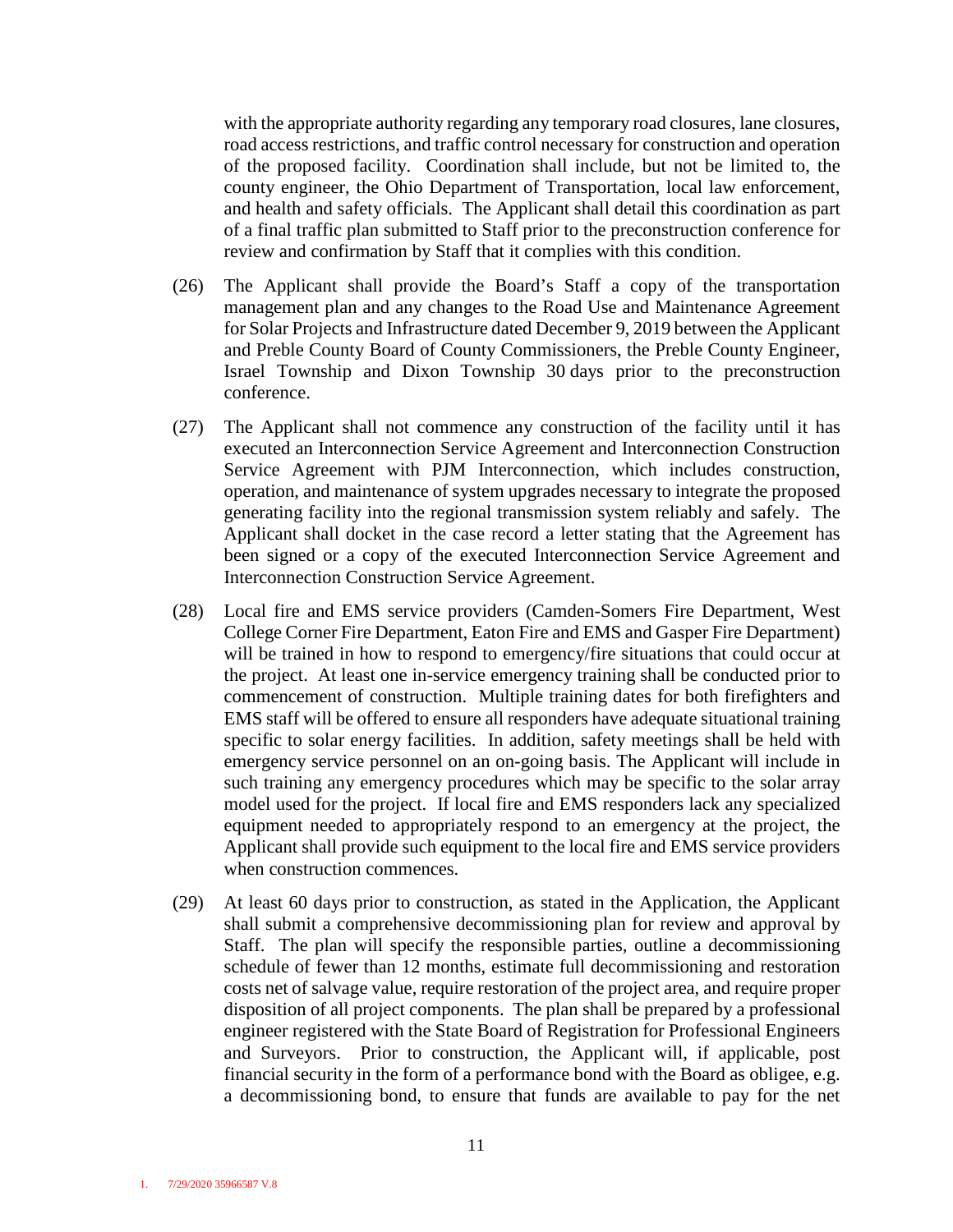decommissioning costs. The Applicant will retain an independent and registered professional engineer to calculate the net decommissioning costs, which shall be incorporated into the plan and reflected in the financial security. This net decommissioning estimate shall be recalculated at least every five years by an engineer retained by Applicant and the financial security adjusted to reflect any increase in the net decommissioning costs, but will not be adjusted to reflect any decrease in the net decommissioning costs. The Board shall maintain the authority to accept or reject the engineer chosen by the Applicant to conduct such analysis.

- (30) If one acre or more of ground is disturbed, the Applicant shall obtain from Ohio EPA a "General Permit Authorization for Storm Water Discharges Construction Associated with Construction Activities" (also known as a Construction General Permit). Following the completion of final project engineering design, the Applicant shall perform pre- and post-construction stormwater calculations to determine if post-construction best management practices are required, based on requirements contained in Ohio EPA's Construction General Permit. The calculations along with a copy of any stormwater submittals made to the Ohio EPA shall be submitted to the Preble County Office of Land Use Management and the Preble Soil & Water Conservation District. The Applicant will also provide confirmation that it incorporated guidance from the Ohio EPA's document "Guidance on Post-Construction Storm Water Controls for Solar Panel Arrays" dated October 2019 to the Preble County Office of Land Use Management and the Preble Soil & Water Conservation District. If post construction storm water best management practices are required, the Applicant will submit construction drawings detailing any stormwater control measures to the Preble County Office of Land Use Management and the Preble Soil & Water Conservation District, as applicable, no less than seven days prior to the applicable construction activities.
- (31) The certificate authority provided in this case shall not exempt the facility from any other applicable and lawful local, state, or federal rules or regulations nor be used to affect the exercise of discretion of any other local, state, or federal permitting or licensing authority with regard to areas subject to their supervision or control.

### **B. Other Terms and Conditions**

(1) This Stipulation is conditioned upon adoption of the Stipulation by the Board in its entirety and without material modification. Each Signatory Party has the right, in its sole discretion, to determine whether the Board's approval of this Stipulation constitutes a "material modification" thereof. If the Board rejects or materially modifies all or any part of this Stipulation, any Signatory Party shall have the right to apply for rehearing. If the Board does not adopt the Stipulation without material modification upon rehearing, or if the Board makes a material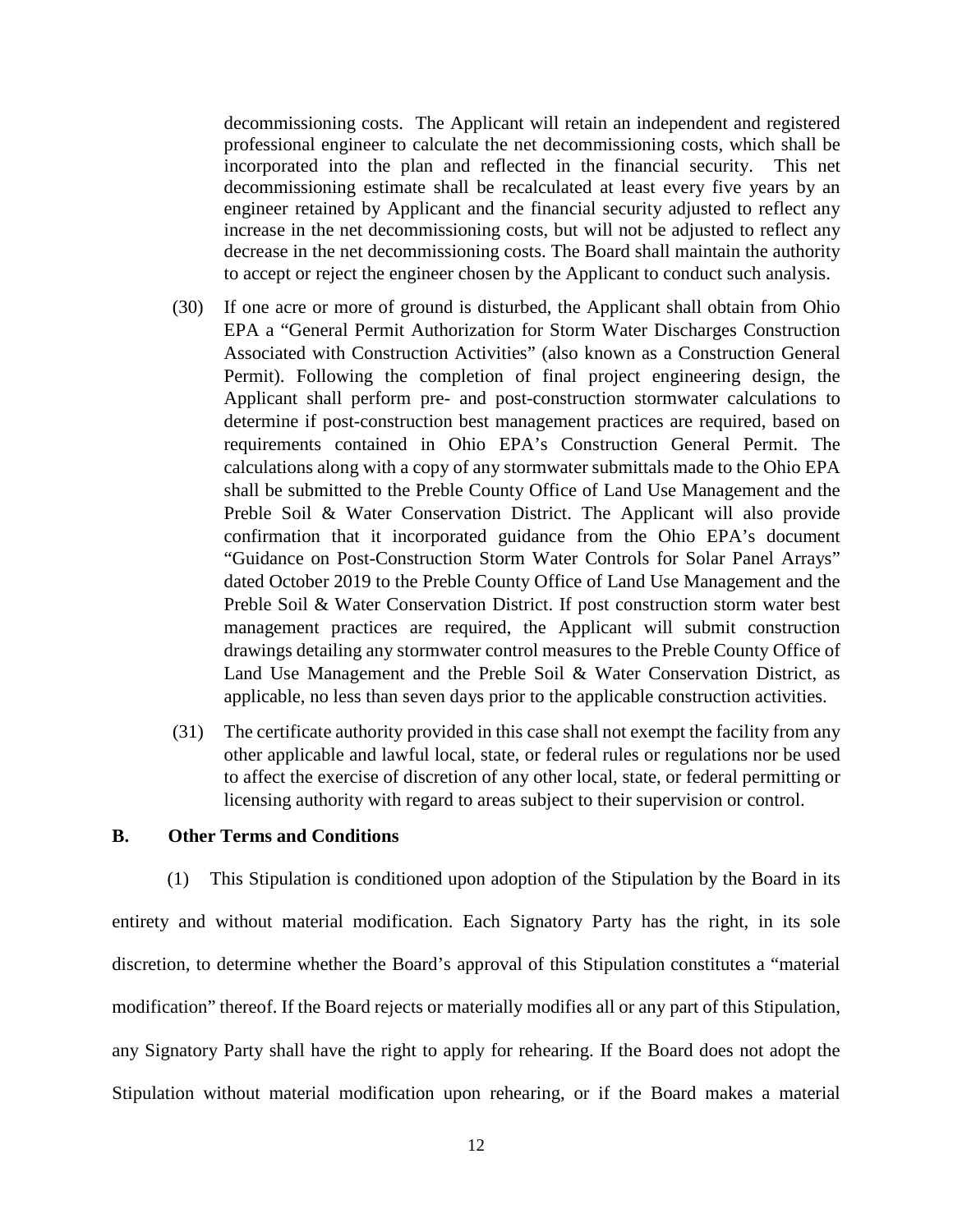modification to any Order adopting the Stipulation pursuant to any reversal, vacation and/or remand by the Supreme Court of Ohio, then within thirty (30) days of the Board's Entry on Rehearing or Order on Remand any Signatory Party may withdraw from the Stipulation by filing a notice with the Board ("Notice of Withdrawal"). No Signatory Party shall file a Notice of Withdrawal without first negotiating in good faith with the other Signatory Parties to achieve an outcome that substantially satisfies the intent of the Stipulation. If a new agreement achieves such an outcome, the Signatory Parties will file the new agreement for Board review and approval. If the discussions to achieve an outcome that substantially satisfies the intent of the Stipulation are unsuccessful, and a Signatory Party files a Notice of Withdrawal, then the Board will convene an evidentiary hearing to afford that Signatory Party the opportunity to contest the Stipulation by presenting evidence through witnesses, to cross examine witnesses, to present rebuttal testimony, and to brief all issues that the Board shall decide based upon the record and briefs. If the discussions to achieve an outcome that substantially satisfies the intent of the Stipulation are successful, then some or all of the Signatory Parties shall submit the amended Stipulation to the Board for approval after a hearing if necessary.

(2) The Parties agree and recognize that this Stipulation has been entered into only for the purpose of this proceeding. Each Party agrees not to assert against another party in any proceeding before the Board or any court, other than in a proceeding to enforce the terms of this Stipulation, that party's participation in this Stipulation as support for any particular position on any issue. Each Party further agrees that it will not use this Stipulation as factual or legal precedent on any issue. The Parties request that the Board recognize that its use of this Stipulation in any proceeding other than this proceeding is contrary to the intentions of the parties in entering into this Stipulation.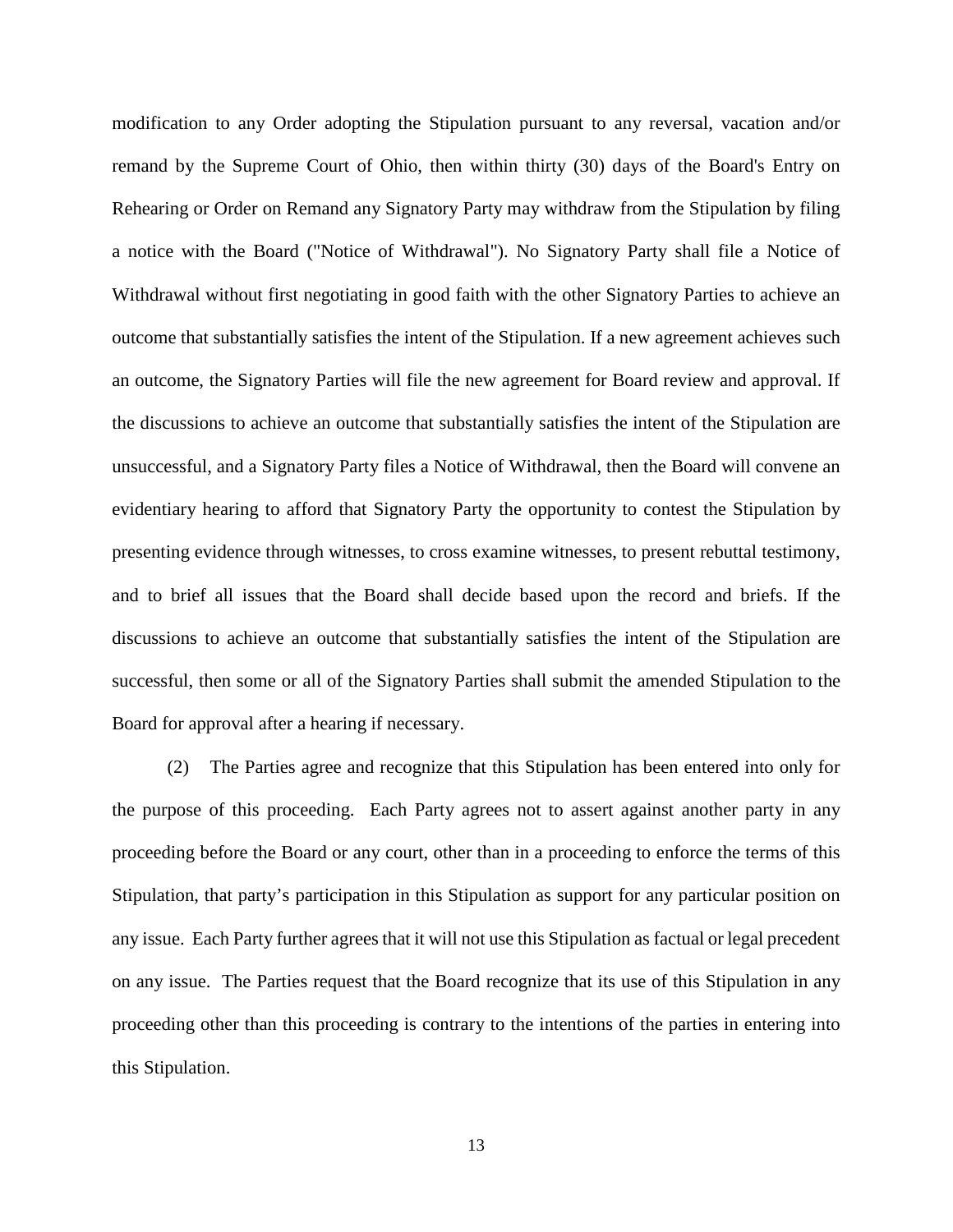## **IV. RECOMMENDED FINDINGS AND CONCLUSIONS OF LAW**

The Parties agree that the record in this case, provided the Board approves the Conditions in this Stipulation, contains sufficient probative evidence for the Board to find and determine, as Findings of Fact and Conclusions of Law, that:

### **A. Recommended Findings of Fact**

1. Angelina Solar I, LLC is licensed to do business in the State of Ohio.

2. Angelina Solar Farm qualifies as a major utility facility as defined in R.C. 4906.01(B)(1).

3. On October 22, 2018, the Applicant filed a Pre-Application Notification Letter informing the Board of a public informational meeting in Case No. 18-1579-EL-BGN.

4. On October 29, 2018, the Applicant filed a Corrected Pre-Application Notification Letter updating the date for the public informational meeting.

5. On November 5, 2018, the Applicant filed proof of publication made on October 27, 2018 in the Eaton Register-Herald, a newspaper of general circulation in Preble County, and of notice of the public informational meeting scheduled to be held in Case No. 18-1579-EL-BGN on November 15, 2018.

6. The Applicant held the public informational meeting in Case No. 18-1579-EL-BGN at the Toney Building on the Preble County Fairgrounds, located at 722 South Franklin Street, Eaton, Ohio 45320 on November 15, 2018.

7. The Applicant submitted its Application in Case No. 18-1579-EL-BGN to construct the Angelina Solar Farm on December 3, 2018.

8. On December 3, 2018, the Applicant filed a motion for waivers of certain filing requirements in Case No. 18-1579-EL-BGN.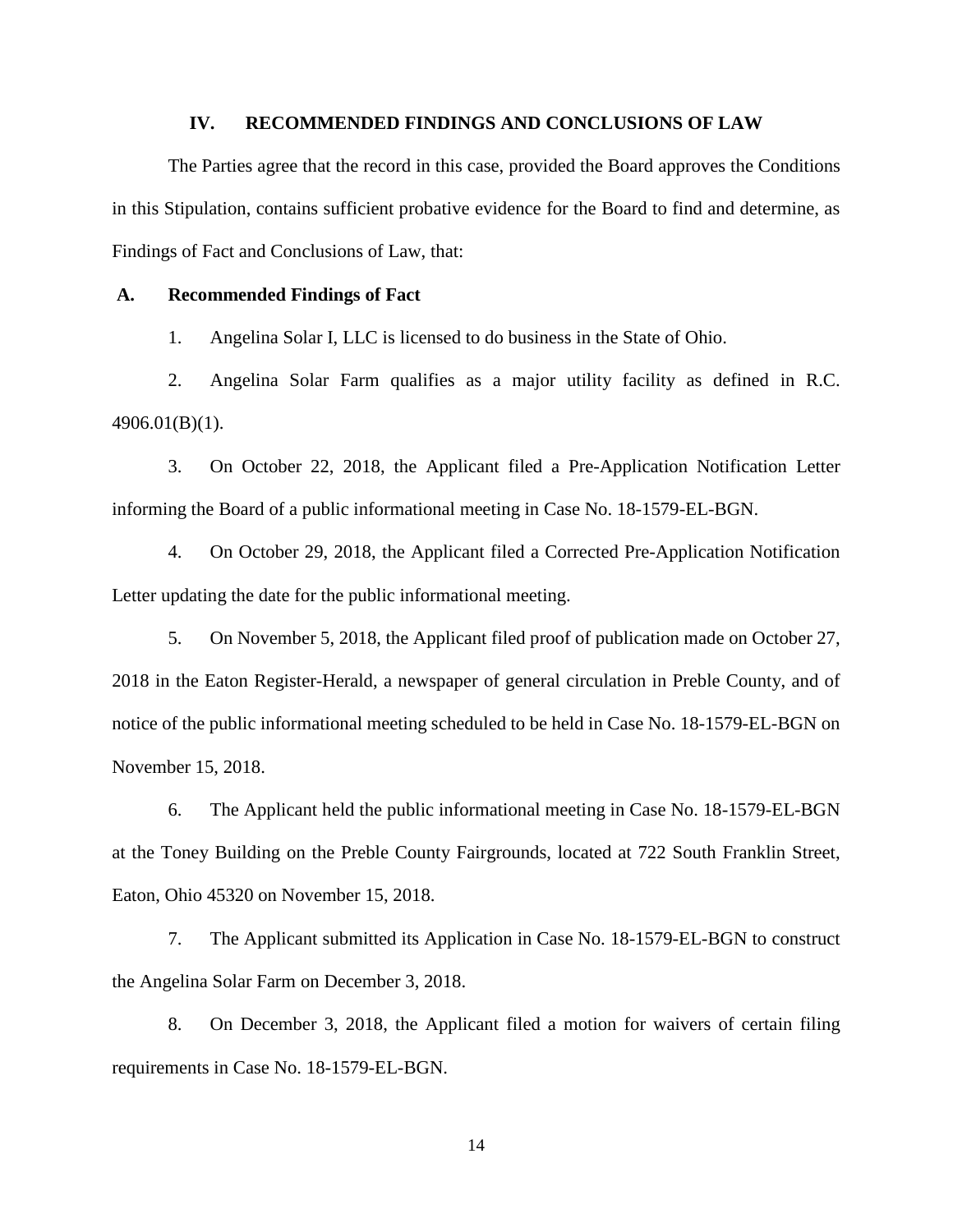9. On December 3, 2018, the Applicant filed a motion for protective order to keep confidential certain information in the Application in Case No. 18-1579-EL-BGN.

10. On January 17, 2019, the ALJ granted Angelina's motion for waivers and motion for protective order.

11. On February 1, 2019, the Board issued a letter stating that the Board's Staff had received sufficient information to begin its review of the Application.

12. On February 7, 2019, the Applicant filed correspondence indicating that the Application fees were paid.

13. On February 7, 2019, the Applicant filed a Certificate of Service indicating that copies of the Application were served upon local public officials and libraries.

14. On February 14, 2019, the ALJ issued an Entry setting forth a scheduled hearing date and directing the Staff to file a Staff Report.

15. On March 11, 2019, the Preble County Commissioners filed a notice of intervention.

16. On March 13, 2019, the Preble County Engineer; Preble Soil & Water Conservation District, the Board of Trustees of Israel Township, the Board of Trustees of Dixon Township, and the Preble County Planning Commission all filed motions to intervene.

17. On March 15, 2019, the Applicant filed a Notice indicating that the initial notice was sent on March 1, 2019 to government officials, libraries and affected property owners pursuant to Ohio Adm. Code 4906-3-09(A)(1).

18. On March 21, 2019, a motion to intervene was filed by the Eaton Community School District.

19. On March 26, 2019, a motion to intervene was filed by the Ohio Farm Bureau Federation.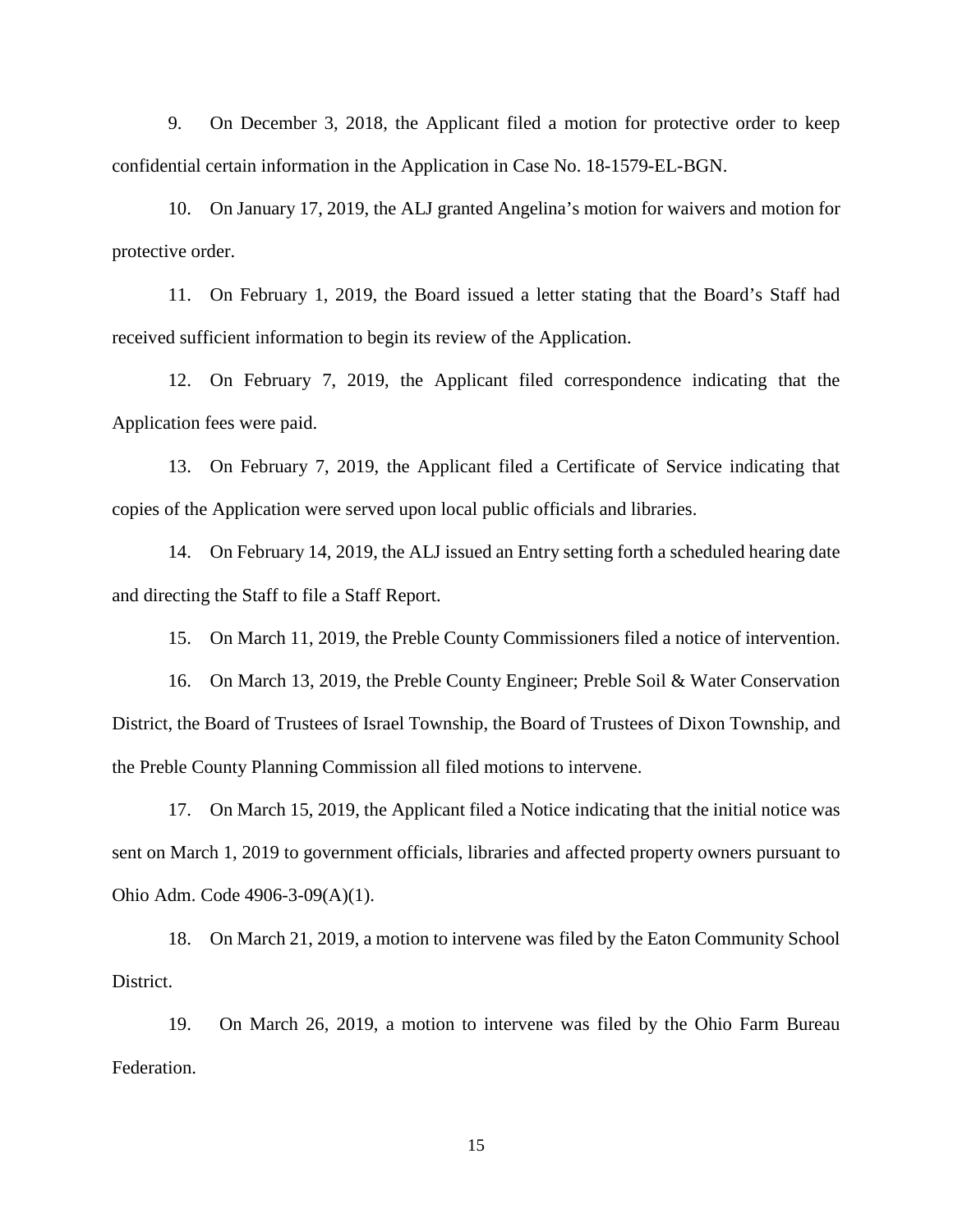20. On March 27, 2019, the Applicant filed a Notice indicating that the initial notice was published on March 2, 2019 in the Eaton Register-Herald, a newspaper in general circulation in Preble county, pursuant to R.C. 4906.06(C).

21. On March 29, 2019 Concerned Citizens of Preble County, LLC, Robert Black, Marja Brandly, Campbell Brandly Farms, LLC, Michael Irwin, Kevin and Tina Jackson, Vonderhaar Family ARC, LLC, and Vonderhaar Farms Inc. all filed a motion to intervene.

22. On April 1, 2019, the Applicant field a Notice of Submittal of the System Impact Study.

23. On April 15, 2019, the Staff Report of Investigation ("Staff Report") was filed in Case No. 18-1579-EL-BGN.

24. On April 26, 2019, the Applicant filed a Notice indicating that the second notice was mailed on April 19, 2019 to government officials, libraries and property owners pursuant to Ohio Adm. Code 4906-03-09(A)(2). Notice was also published in the Eaton Register-Herald, a newspaper in general circulation in Preble County, on April 20, 2019.

25. A local public hearing was held on April 30, 2019 at 6:00 pm at the Eaton Fire Division Station #2, 391 West Lexington Road, Eaton, Ohio 45320.

26. The adjudicatory hearing was called and continued on May 14, 2019 at the offices of the PUCO.

27. A Joint Stipulation and Recommendation was filed on June 14, 2019 in this proceeding by Angelina Solar I, LLC, the Ohio Farm Bureau Federation, the Preble County Commissioners, the Preble County Engineer, the Preble Soil & Water Conservation District, the Board of Trustees of Israel Township, the Board of Trustees of Dixon Township, the Preble County Planning Commission, and the Staff of the Ohio Power Siting Board.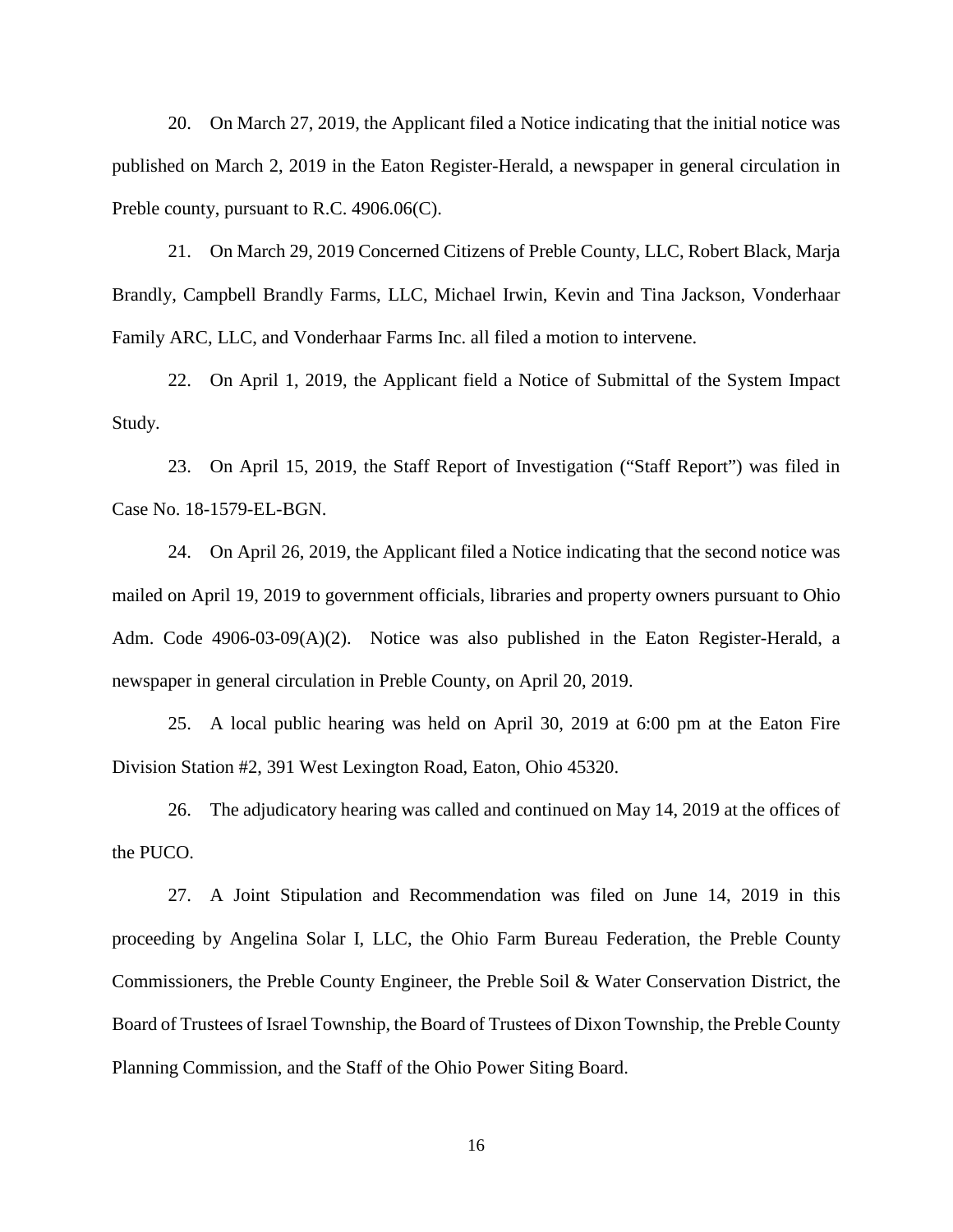28. The adjudicatory hearing recommenced on July 31, 2019 at the offices of the PUCO.

29. Because no electric transmission line or gas pipeline is being proposed in this Application, R.C.  $4906.10(A)(1)$  is not applicable.

30. Adequate data on the Angelina Solar Farm has been provided to determine the nature of the probable environmental impact as required by R.C.  $4906.10(A)(2)$ .

31. Adequate data on the Angelina Solar Farm has been provided to determine that the facilities described in the Application and supplemental filings and subject to the Conditions in this Stipulation represent the minimum adverse environmental impact, considering the available technology and nature and economics of the various alternatives, and other pertinent considerations as required by R.C. 4906.10(A)(3).

32. Adequate data on the Angelina Solar Farm has been provided to determine that the proposed electric generating facility is consistent with regional plans for expansion of the electric power grid of the electric systems serving the State of Ohio and interconnected utility systems, that the Angelina Solar Farm will serve the interests of electric system economy and reliability, and the requirements of R.C. 4906.10(A)(4) are met.

33. Adequate data on the Angelina Solar Farm has been provided to determine that this facility will either comply with, or is not subject to, the requirements in the Ohio Revised Code regarding air and water pollution control, withdrawal of waters of the state, solid and hazardous waste, air navigation, and all regulations thereunder, as required by R.C.  $4906.10(A)(5)$ .

34. Adequate data on the Angelina Solar Farm has been provided to determine that it will serve the public interest, convenience and necessity, as required by R.C. 4906.10(A)(6).

35. Adequate data on the Angelina Solar Farm has been provided to determine what its impact will be on the viability as agriculture land of any land in the existing agricultural district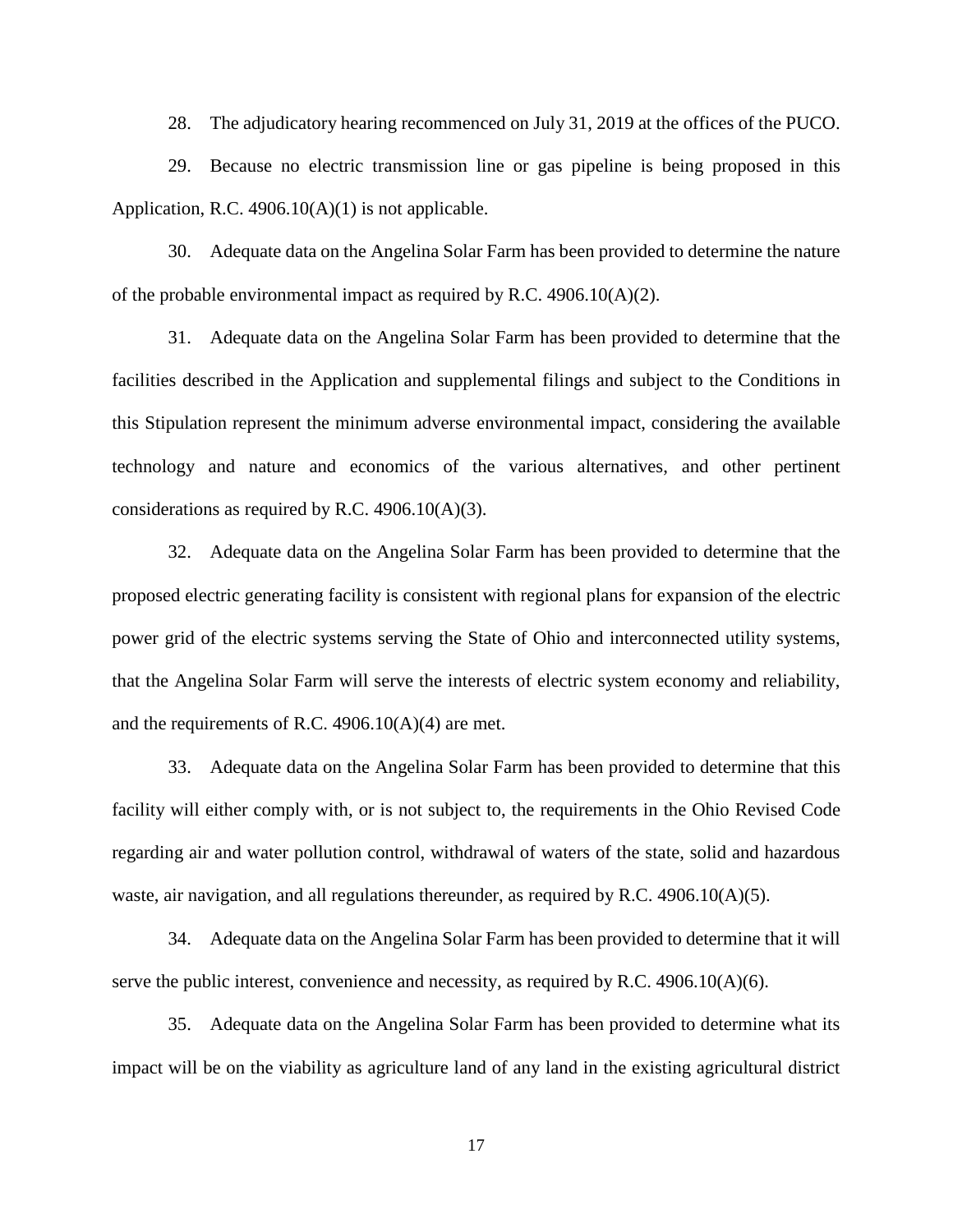established under R.C. Chapter 929 that is located within the site of the proposed facility, as required by R.C. 4906.10(A)(7).

36. Adequate data on the Angelina Solar Farm has been provided to determine that the facility as proposed incorporates maximum feasible water conservation practices, considering available technology and the nature and economics of the various alternatives as required by R.C. 4906.10(A)(8).

37. The record evidence in this matter provides sufficient factual data to enable the Board to make an informed decision.

### **B. Recommended Conclusions of Law**

1. Angelina Solar I, LLC is a "person" under R.C. 4906.01(A).

2. The proposed Angelina Solar Farm is a major utility facility as defined in R.C. 4906.01(B)(1).

3. The record establishes the nature of the probable environmental impact from construction, operation and maintenance of the Angelina Solar Farm under R.C. 4906.10(A)(2).

4. The record establishes that the Angelina Solar Farm described in the Application, and subject to the conditions in this Stipulation represent the minimum adverse environmental impact, considering the state of available technology, and the nature and economics of the various alternatives, and other pertinent considerations under R.C. 4906.10(A)(3).

5. The record establishes that the Angelina Solar Farm is consistent with regional plans for expansion of the electric power grid of the electric systems serving the State of Ohio and interconnected utility systems, and will serve the interests of electric system economy and reliability as required by R.C.  $4906.10(A)(4)$ .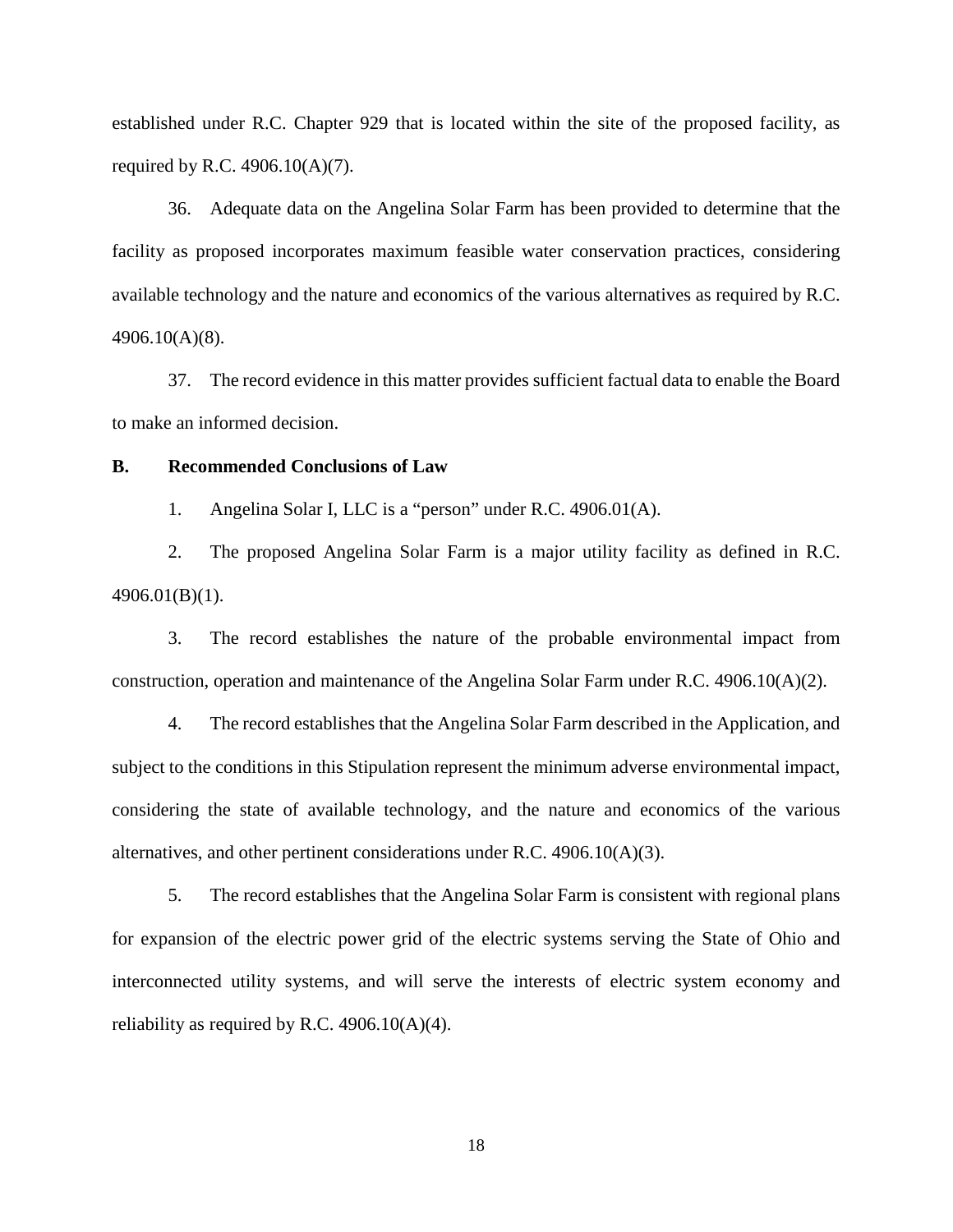6. The record establishes, as required by R.C.  $4906.10(A)(5)$  that to the extent that it is applicable, construction of the proposed Angelina Solar Farm will comply with the requirements in the Ohio Revised Code regarding air and water pollution control, withdrawal of waters of the state, solid and hazardous waste, air navigation, and all rules and standards adopted under the relevant Chapters of the Ohio Revised Code.

7. The record establishes that the Angelina Solar Farm described in the Application, and subject to the conditions in this Stipulation, will serve the public interest, convenience and necessity under R.C.  $4906.10(A)(6)$ .

8. The impact of the Angelina Solar Farm on the viability as agricultural land of any land in an existing agricultural district has been determined under R.C. 4906.10(A)(7).

9. The record establishes that the Angelina Solar Farm would incorporate maximum feasibility water conservation practices under R.C. 4906.10(A)(8).

10. Based on the record, the Parties recommend that the Board issue a Certificate of Environmental Compatibility and Public Need for construction, operation and maintenance of the Angelina Solar Farm.

The undersigned hereby stipulate, agree and represent that they are authorized to enter into this Amended and Restated Joint Stipulation and Recommendation on this 29th day of July, 2020. Furthermore, the Parties expressly agree that this Amended and Restated Joint Stipulation and Recommendation may be amended and/or supplemented in a writing executed by the Parties.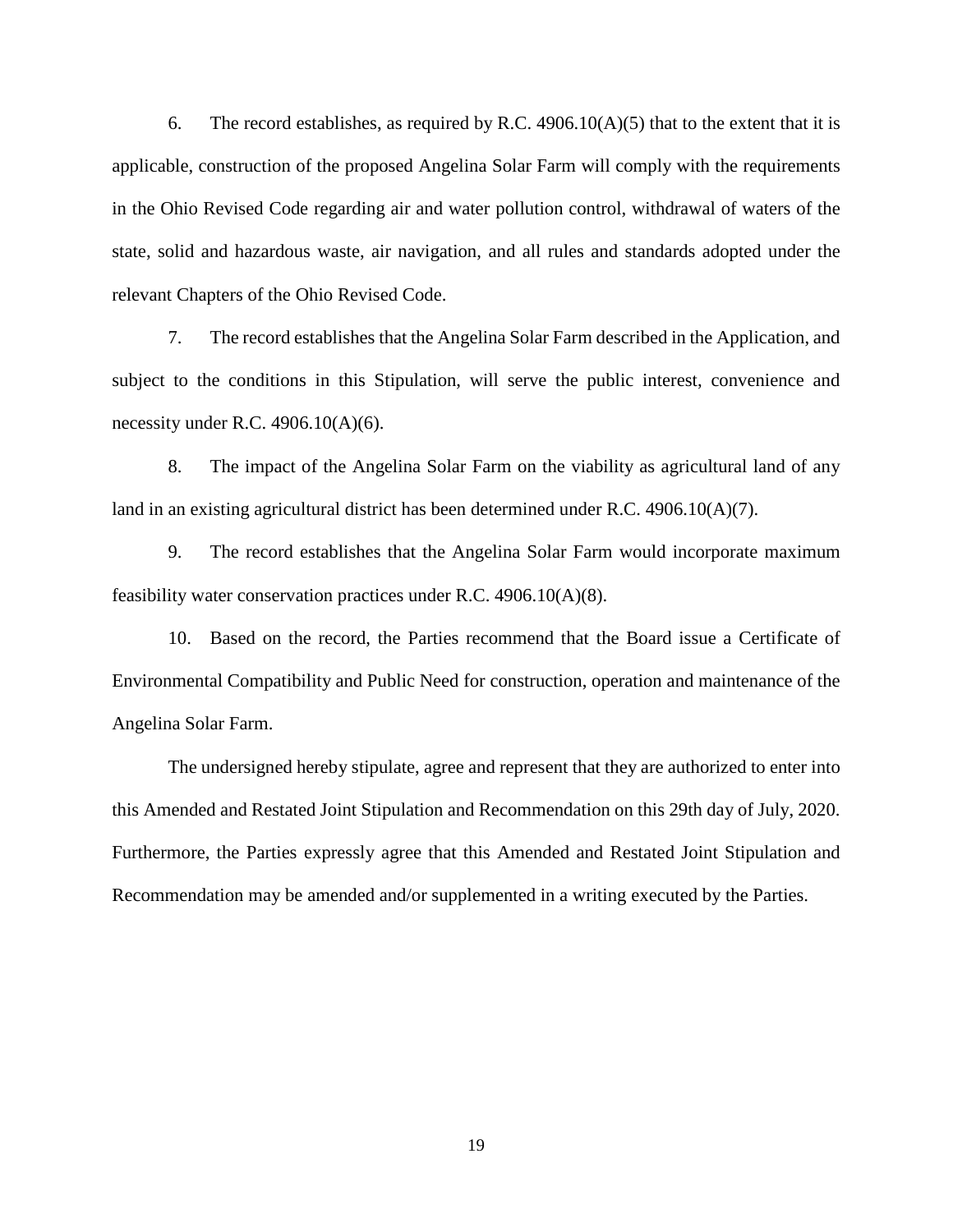Respectfully submitted,

/s/ Jodi Bair per authorization (ms) Jodi Bair (0062921) Assistant Attorney General Public Utilities Section 30 E. Broad Street, 16<sup>th</sup> Floor Columbus, OH 43215-3793 (614) 644-8599 jodi.bair@ohioattorneygeneral.gov

Attorneys for Ohio Power Siting Board Staff

/s/ Amy Milam per authorization (ms) Chad A. Endsley (0080648) Chief Legal Counsel Leah F. Curtis (0086257) Amy M. Milam (0082375) Ohio Farm Bureau Federation 280 North High Street P.O. Box 182383 Columbus, OH 43218-2383 (614) 246-8258 cendsley@ofbf.org lcurtis@ofbf.org amilam@ofbf.org

Attorneys for Ohio Farm Bureau Federation

/s/ Kathryn West per authorization (ms) Kathryn M. West (0073813) Assistant Prosecuting Attorney Preble County Prosecutor's Office 101 E. Main Street Eaton, OH 45320 (937) 456-8156

Attorney for the Preble County Engineer, the Preble Soil & Water Conservation District, and the Preble County Planning Commission /s/ Michael J. Settineri Michael J. Settineri (0073369), Counsel of Record Vorys, Sater, Seymour and Pease LLP 52 East Gay Street Columbus, OH 43215 (614) 464-5462 mjsettineri@vorys.com

Attorneys for Angelina Solar I, LLC

/s/ Dylan Borchers per authorization (ms) Dylan F. Borchers (90690) BRICKER & ECKLER LLP 100 South Third Street Columbus, OH 43215-4291 Telephone: (614) 227-2300 Facsimile: (614) 227-2390 E-Mail dborchers@bricker.com

Attorneys for Preble County Commissioners

/s/ Katheryn West per authorization (ms) Kathryn M. West (0073813) Assistant Prosecuting Attorney Preble County Prosecutor's Office 101 E. Main Street Eaton, OH 45320 (937) 456-8156

Attorney for the Board of Trustees of Dixon Township